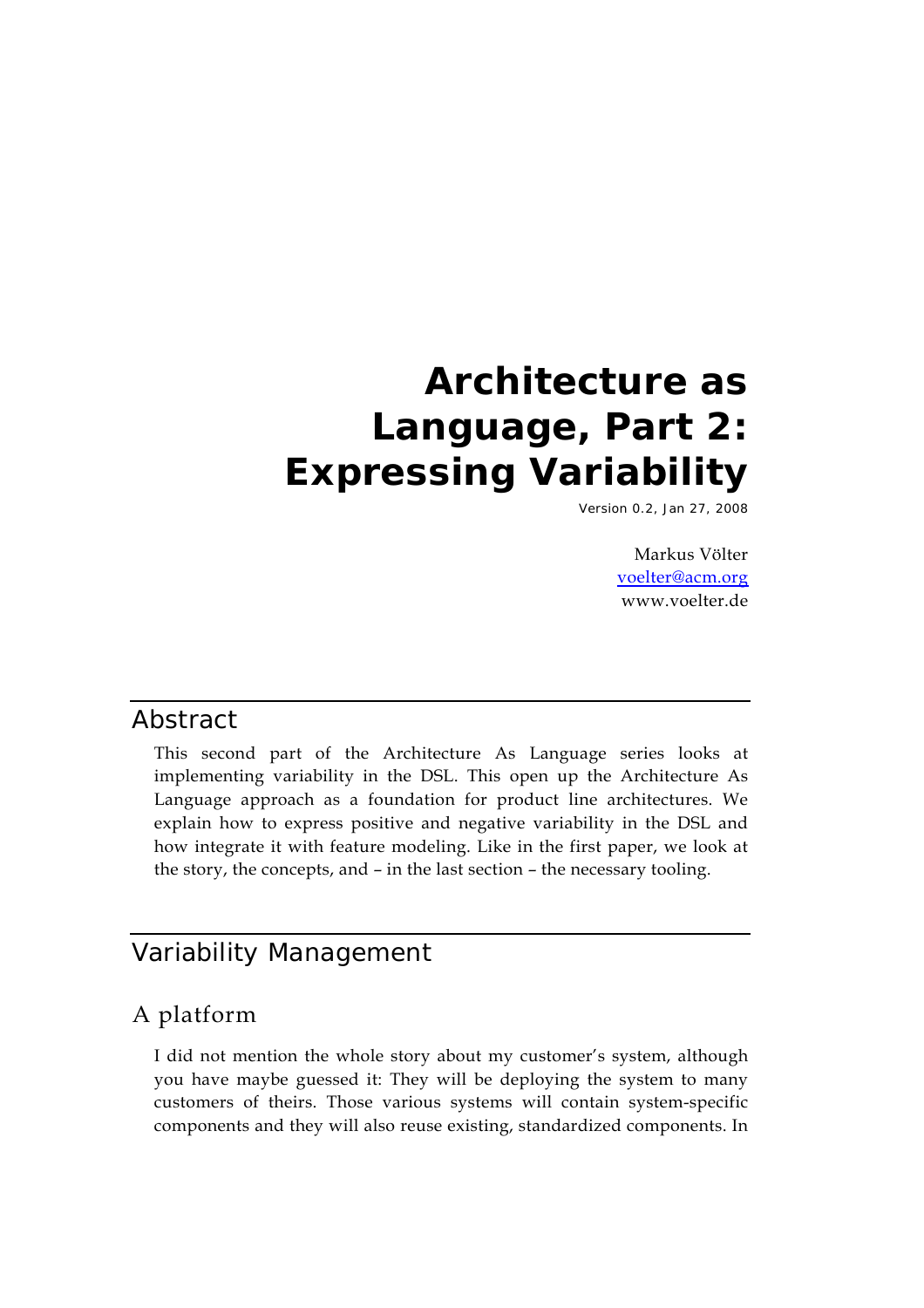addition, they will also need to define variants of their components and systems.

As a consequence we needed to address variability in our models.

# Background: Variability w/ Feature Models

Variability management is a well-known activity in product line engineering. A best practice is to manage the variability with formal variability models. For example, feature modeling is a good formalism to do this. The following diagram shows a part of the overall feature model for the kind of system we've been describing in the first part of this paper:



Let us look at the meaning of the notation. The notation describes a system (in the sense of the previos sections). It has an optional feature *Monitoring* (optional is described using the outlined circle). It has mandatory feature *Data Management* (mandatory is shown via the filled circle) which can either be *Centralized* or *Distributed* (either/or is represented via the arc between the lines with the filled circles). Finally, *Failover* can include *Graceful Degradation* or *Redundancy* or both (the filled arc represents n-ofm).

This notation is useful because it only shows the features and their conceptual relationship. The diagram says nothing about how the features are implemented.

However, based on this notation you can easily define combinations of features that describe a valid system. For example a system that includes *Failover* via *Graceful Degradation* and *Centralized Data Management* is valid. Another valid example would be a system with *Monitoring* as well as *Distributed Data Management*.

Expressing the variability on a conceptual level is one thing. However, we also need to be able to connect the implementation artifacts to those conceptual features. We have two kinds of implementation artifacts: the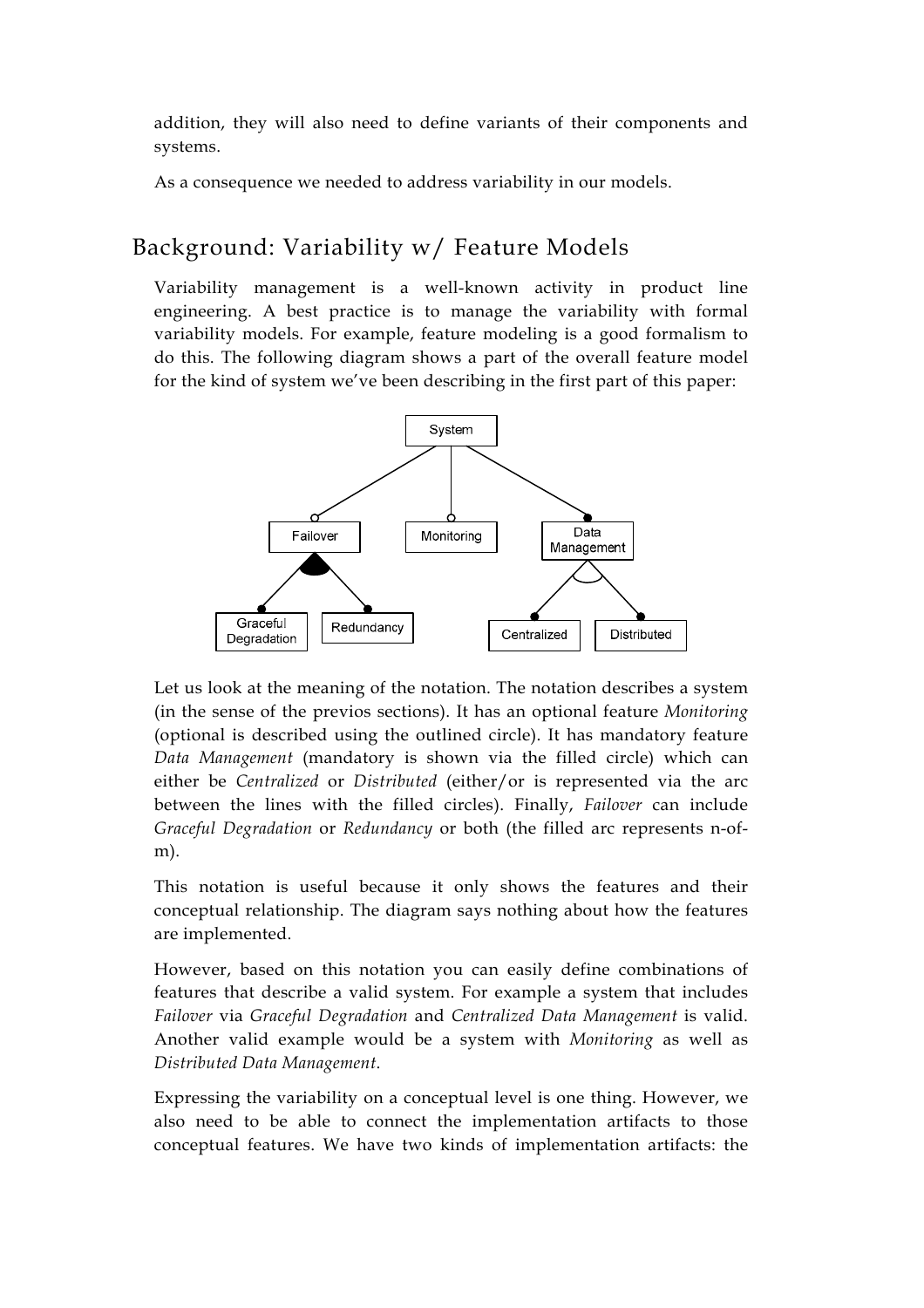models expressed via the architecture DSL as well as the manually written implementation code. The next two sections look at connecting those to the conceptual variability models.

### Variability in manually written code

Since our systems are completely described via the DSL as well as manually written code, we need to think about expressing variability in those two artifacts.

In manually written code we use special comments to delineate areas of the text file are only present if a specific feature is present. This approach is also used by product line tools such as pure::variants or Gears.

Note that since only some aspects of the overall business logic is written manually, the amount of programming language code that needs to be "marked up" like this is limited. All the technical code is generated.

### Variability in the models

#### Negative Variability

The models are described with a textual DSL that is specific to our architecture. If we want to express parts that are only present in case a certain feature is selected, we can simply extend our grammar accordingly:

```
component DelayCalculator { 
   provides default: IDelayCalculator 
   requires screens[0..n]: IInfoScreen 
   provides mon: IMonitoring feature testing 
}
```
This notation describes that the component *DelayCalculator* only provides the *IMonitoring* interface through the *mon* port if the feature *testing* is selected in the configuration model.

The idea behind this is that we can extend the grammar to support the optional addition of a feature dependency for more or less any grammar element.

Let us look at the next example, where we mark up a region of the model to be dependent on the *testing* feature. This is of course much more useful where several aspects of the overall systems depend on certain features.

```
feature testing { 
   component MonitoringConsole { 
     requires devices:[*]: IMonitor 
   } 
   instance monitor: MonitoringConsole
```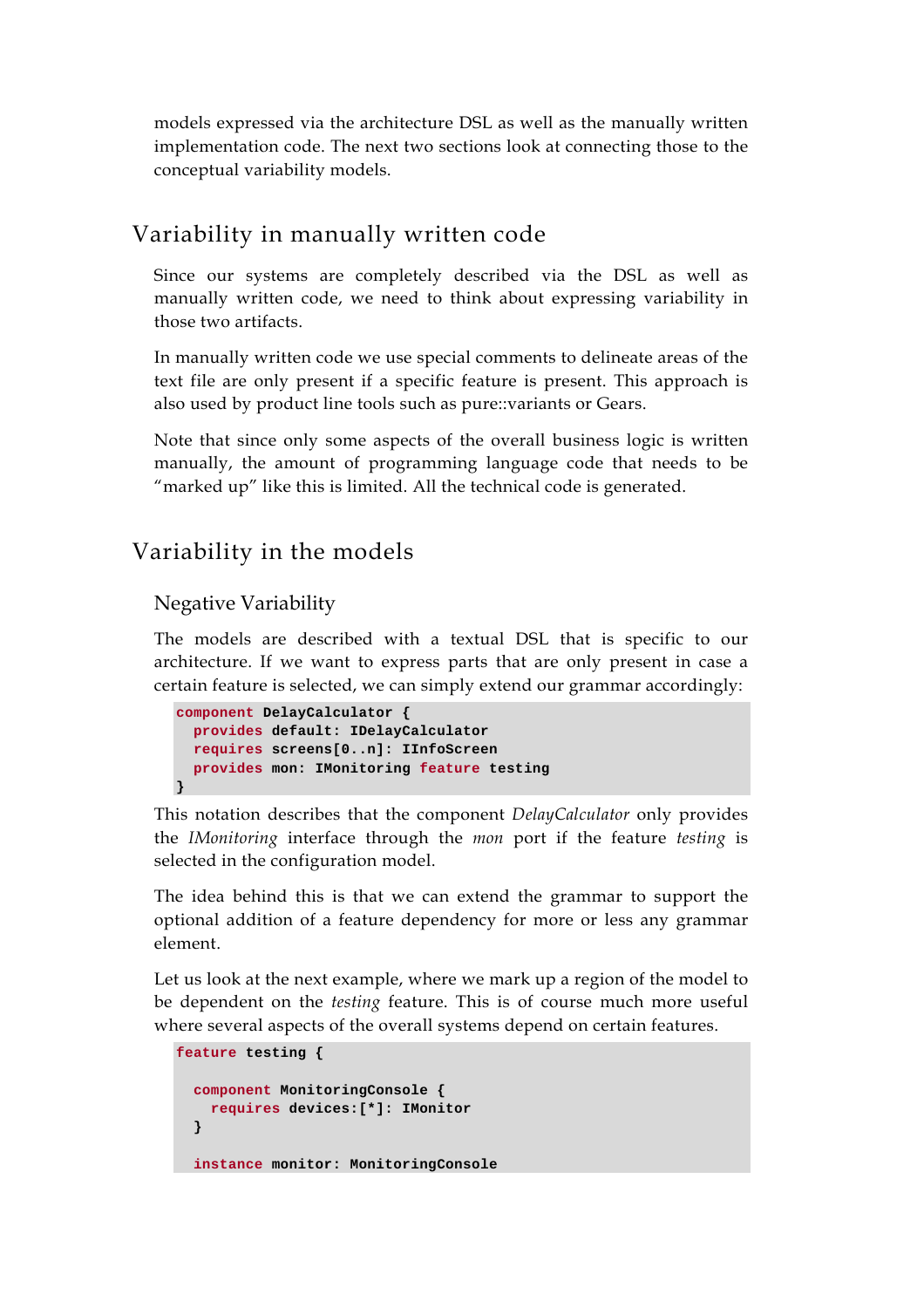```
 dynamic connect monitor.devices query { 
    type = IMonitor 
   } 
}
```
We noticed subsequently that instead of having separate *feature* sections, you could reuse namespaces for this:

```
namespace com.mycompany { 
   namespace datacenter { 
     // … as before … 
     namespace monitoting feature testing { 
       component MonitoringConsole { 
         requires devices:[*]: IMonitor 
       } 
       instance monitor: MonitoringConsole 
       dynamic connect monitor.devices query { 
         type = IMonitor 
       } 
     } 
   } 
}
```
#### Positive Variability

Consider again the example above. The monitoring feature can be modularized for the *MonitoringConsole* component and the *monitor* instance, as well as the connector. However, there's also a cross-cutting concern, where each component should provide a port called *mon* associated with the *IMonitoring* interface. We can also modularize this concern using AO technology:

```
feature testing { 
   component MonitoringConsole … 
   instance monitor: … 
   dynamic connect monitor.devices …
   componentaspect * { 
     provides mon: IMonitoring 
   } 
}
```
The component aspect queries for all components in the system and adds a new provided port to them – of course only if the feature *testing* is selected in the product configuration.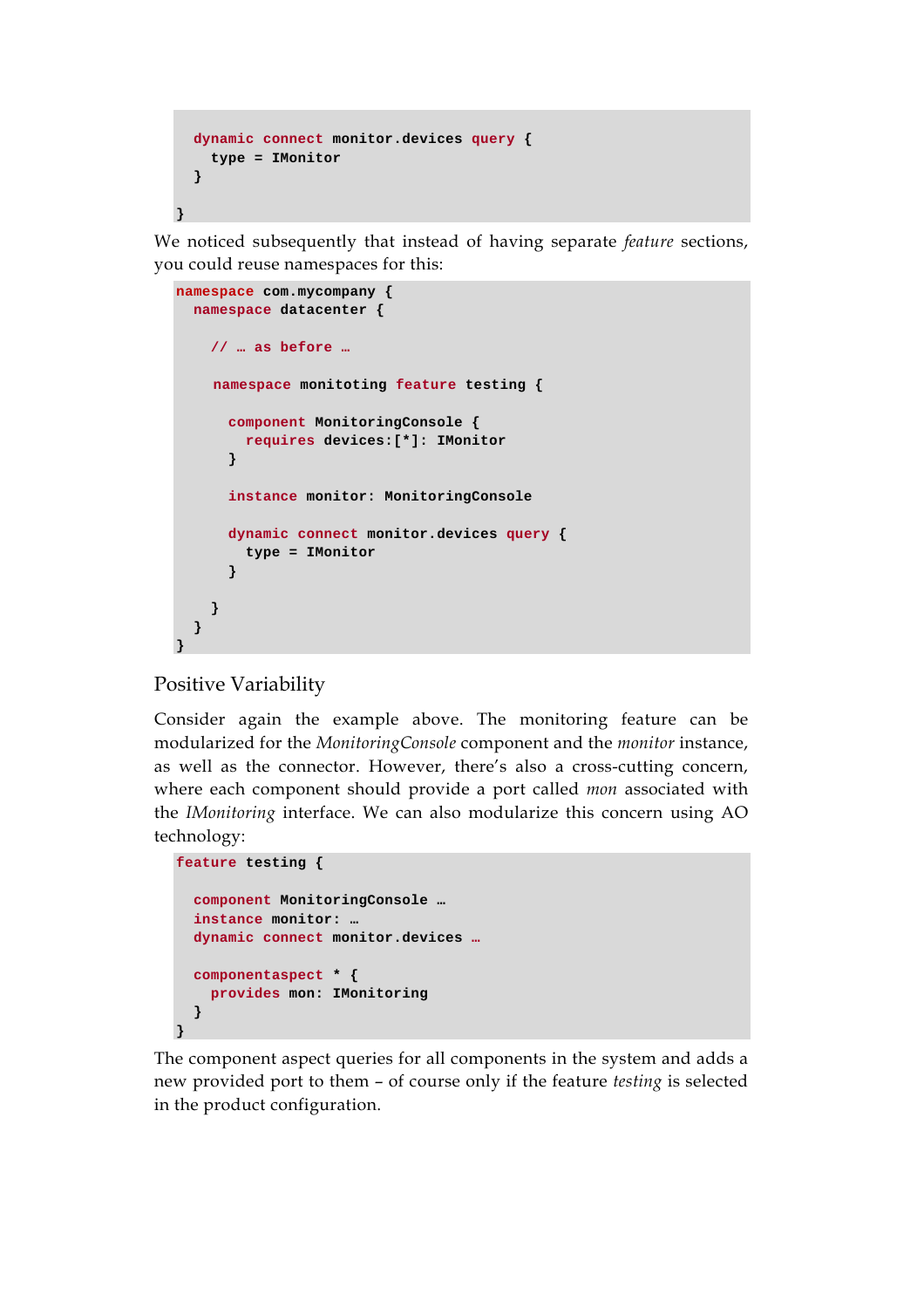Another example for aspects arises from the need to optionally include graceful degradation policies in the system. Let us look at the following piece of model code:

```
component InfoScreen tags (degrade) { 
 …
} 
componentaspect tag(degrade) feature gracefuldegradation { 
   provides shutdown: IShutdown 
   requires health: IHealthStatus 
}
```
In this example we add the required port *health* through which a component can report local or system-wide health issues to a global system coordinator. Through the provided port *shutdown* the component instance can be told to shut down. Note how the aspect works here: it applies only to components who have the *degrade* tag, and it is only applied to the system if the feature *gracefuldegradation* is selected in the product configuration.

# Tooling

Compared to the tooling described in the first part of this paper where Xtext was sufficient to describe the grammar and generate metamodels and editors, we now need additional tooling.

# Describing Feature Models and Configurations

First of all, we need a tool to describe the feature models as well as the configurations defined based on them. There are several tools available (fmp, XFeature, pure::variants). While the tooling can be built based on any of them, we would probably choose pure::variants because it is the most mature, the most scalable and it also integrates nicely with an EMF world (see next section). Here is the feature model shown above represented by pure::variants.

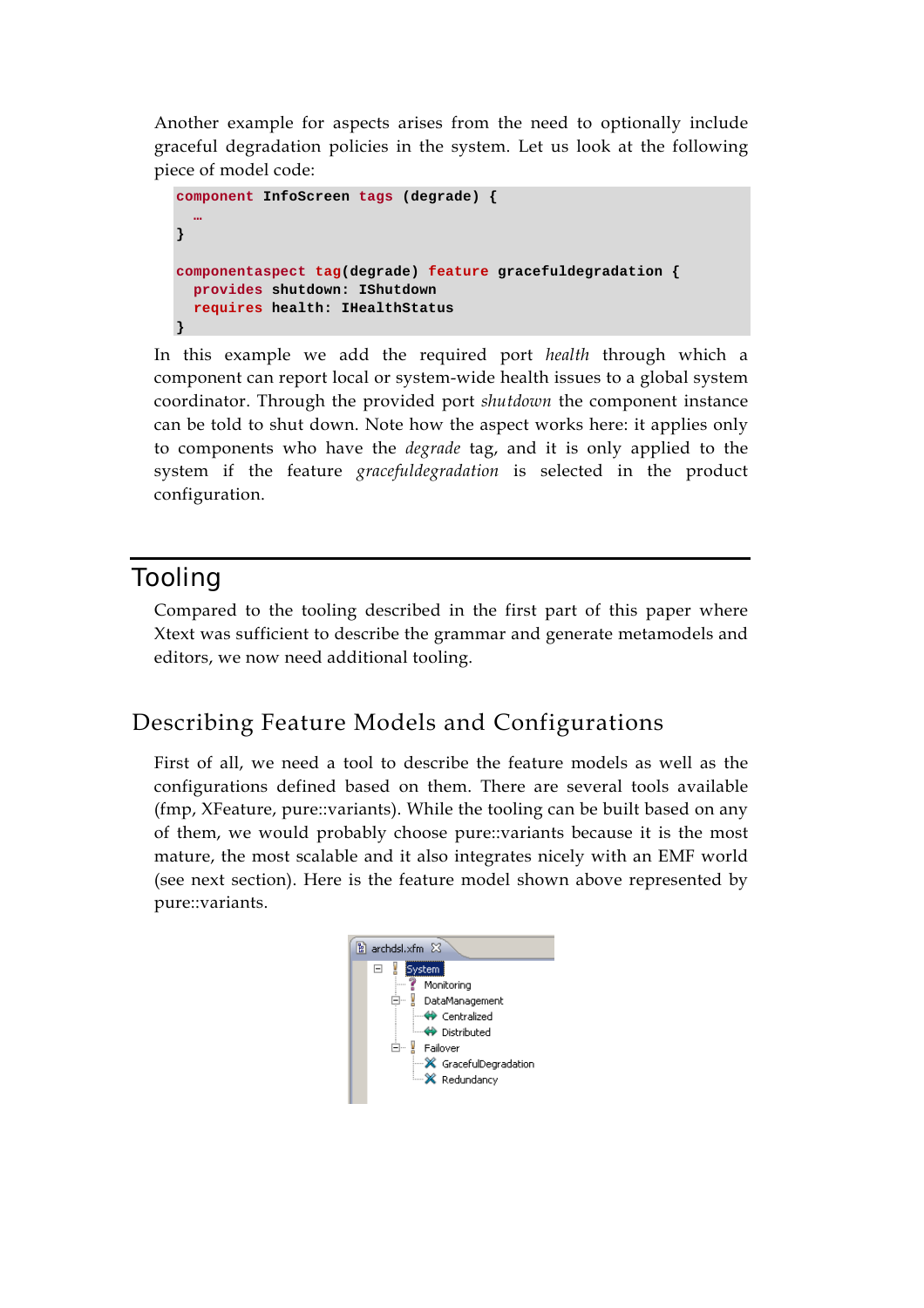They do not use the graphical notation shown above (because it does not scale very well) but they use the same constraints: *mandatory*, *optional*, *1-ofm* and *n-of-m*.

Once you have defined your feature model, you can change to another mode and create any number of configurations. For example, the following illustration shows the *Failover* via *Graceful Degradation* and *Centralized Data Management* product configuration. Note that it is of course not possible to create invalid configurations: the constraints expressed in the feature model are enforced by the configuration editor.



It is also possible in pure variants to express non-local constraints between features and to associate configuration values with them (strings, integers).

# Feature Model Integration

The *feature* clauses in the textual model obviously have to mention features that exist in the feature model. You cannot make a piece of model depend on features that don't even exist. This mandates two kinds of integration:

- A constraint check needs to be put in place that validates that feature names that are mentioned in feature clauses do actually exist in the feature model. Xtext supports the validation of such constraints in real time as the user is editing the model.
- You also want to provide code completion for the architecture model. The proposals should only be those features available in the feature model.

Luckily pure::variants provides an automatic EMF export whenever you change something in a feature model. Based on this export, the implementation of the constraint checks and the code completion is a matter of hours and is hence is available in the tooling.

It is also easily possible to get support for the other way round: selecting a feature, show all the location in the DSL files (and the manually written code) that depend on that feature. pure::variants provides an extension point where you can easily plug in to achieve this goal.